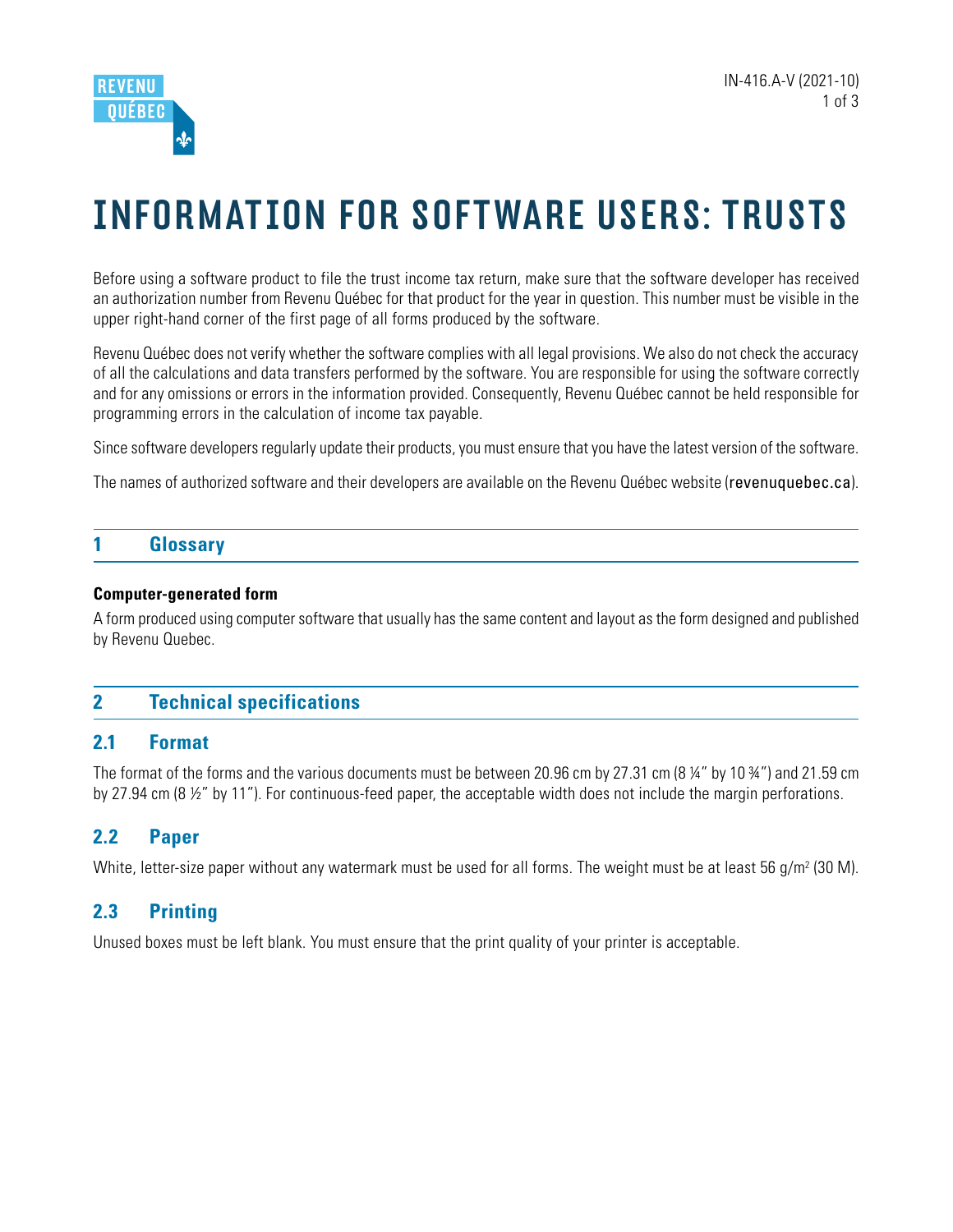# **3 Filing the trust income tax return**

#### **3.1 Documents to submit**

Documents submitted to Revenu Québec must be duly signed by the authorized person(s). They must also be sent together and placed in the following order, where applicable:

- 1. a cheque or money order payable to the Minister of Revenue of Québec;
- 2. form TPF-646.W-V, Keying Summary for the Trust Income Tax Return;
- 3. form TPF-646.X-V, Keying Summary for Schedules A, F and G of the Trust Income Tax Return, if you completed schedule A, F or G of the return;
- 4. form TPF-646.Y-V, Keying Summary for Forms TP-80-V and TP-128.F-V Filed with the Trust Income Tax Return, if you completed one of the following forms:
	- form TP-80-V, Business or Professional Income and Expenses,
	- form TP-128.F-V, Income Earned by a Trust from the Rental of Immovable Property;
- 5. form TPF-646.Z-V, Keying Summary for Forms Filed with the Trust Income Tax Return, if you completed one of the following forms:
	- form TP-668.1-V, Taxable Capital Gains of a Trust That Give Entitlement to a Deduction,
	- form TP-772-V, Foreign Tax Credit,
	- form TP-750-V, Income Tax Payable by a Trust Resident in Québec That Carries On a Business in Canada, Outside Québec, or by a Trust Resident in Canada, Outside Québec, That Carries On a Business in Québec,
	- form TP-768.1-V, Recovery Tax: Qualified Disability Trust,
	- form TP-653-V, Deemed Sale Applicable to Certain Trusts,
	- form 776.42.F-V, Alternative Minimum Tax of a Trust,
- 6. form TP-274.F-V, Designation of Property as a Principal Residence of a Personal Trust;
- 7. form TP-163.1-V, Interest Paid on a Loan Taken Out on a Life Insurance Policy;
- 8. form TP-1129.64-V, Special Tax Relating to a Registered Education Savings Plan;
- 9. form TP-1086.R.23.12-V, Costs Incurred for Work on an Immovable;
- 10. RL-16 slips (in numerical order), if you produce paper forms (see the note below);
- 11. form MR-69-V, Authorization to Communicate Information or Power of Attorney; and
- 12. form TP-726.30-V, Income-Averaging for Forest Producers.

You must also send the breakdown of the amounts entered on the lines of schedules A and B that are automatically generated by the software.

Do not send Revenu Québec the printed version of the *Trust Income Tax Return* (form TP-646-V), its schedules or related forms, because the data in those documents is also contained in the TPF-646.W-V, TPF-646.X-V, TPF-646.Y-V and TPF-646-Z-V keying summaries. However, you must keep the documents in case we request them.

#### NOTE

**If you are filing more than 50 RL-16 slips**, you **must** send them online (in an XML file).

**If you are filing fewer than 51 RL-16 slips**, either send them online (in an XML file) or by mail or other means (on paper). In the case of paper RL slips, send us only **copy 1** of each slip.

All the documents must be stapled in the upper left-hand corner. Do not staple together the returns of more than one trust or the returns of the same trust for different years.